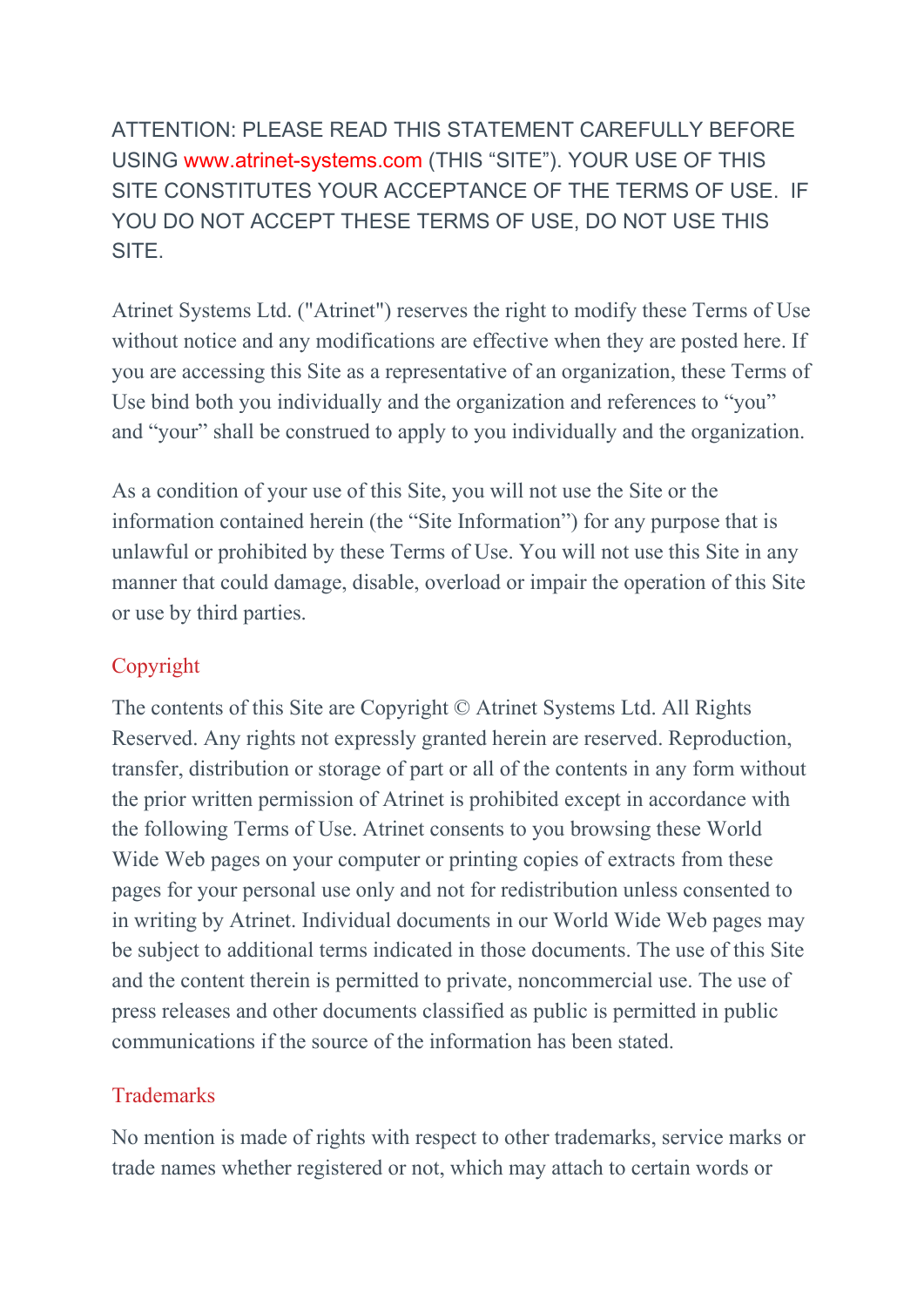signs used herein. The absence of such mention, however, in no way implies that there is no protection of these marks, trade names, words or signs.

Please note that any product, process or technology described in this Site may be the subject of other Intellectual Property Rights reserved by Atrinet or a third party. No right to use such Intellectual Property Right is granted hereunder.

# Confidential Information

Certain restricted product information is available on this Site only to licensed customers of Atrinet that are registered to receive information via passwords issued by Atrinet. This restricted information is considered confidential and proprietary information of Atrinet. If you are a registered customer or a representative of a registered customer, Atrinet authorizes you to download, copy, distribute and use the restricted information for yourself or, if applicable, only within your organization, and only for the intended purposes authorized by Atrinet. You shall not transfer your password to unauthorized parties. You will immediately notify Atrinet of any unauthorized use of your password. You are responsible for use of your password. You will not attempt to gain unauthorized access to any Site Information or area within this Site.

### **Submissions**

Any information or material you submit to this Site by any means will be treated as non-confidential and nonproprietary and may be used by Atrinet for any purpose whatsoever, including without limitation the development and/or provision of products and services except that all personal data submitted to this Site will be used by Atrinet in accordance with its Privacy Policy.

# **No Warranties; Limitation of Liability; Indemnity**

THIS SITE AND ALL SITE INFORMATION IS PROVIDED "AS IS". ATRINET SYSTEMS LTD. MAKES NO WARRANTIES, EXPRESSED OR IMPLIED, INCLUDING ANY IMPLIED WARRANTIES OF MERCHANTABILITY AND FITNESS FOR A PARTICULAR PURPOSE OR NON -INFRINGEMENT OF INTELLECTUAL RIGHTS.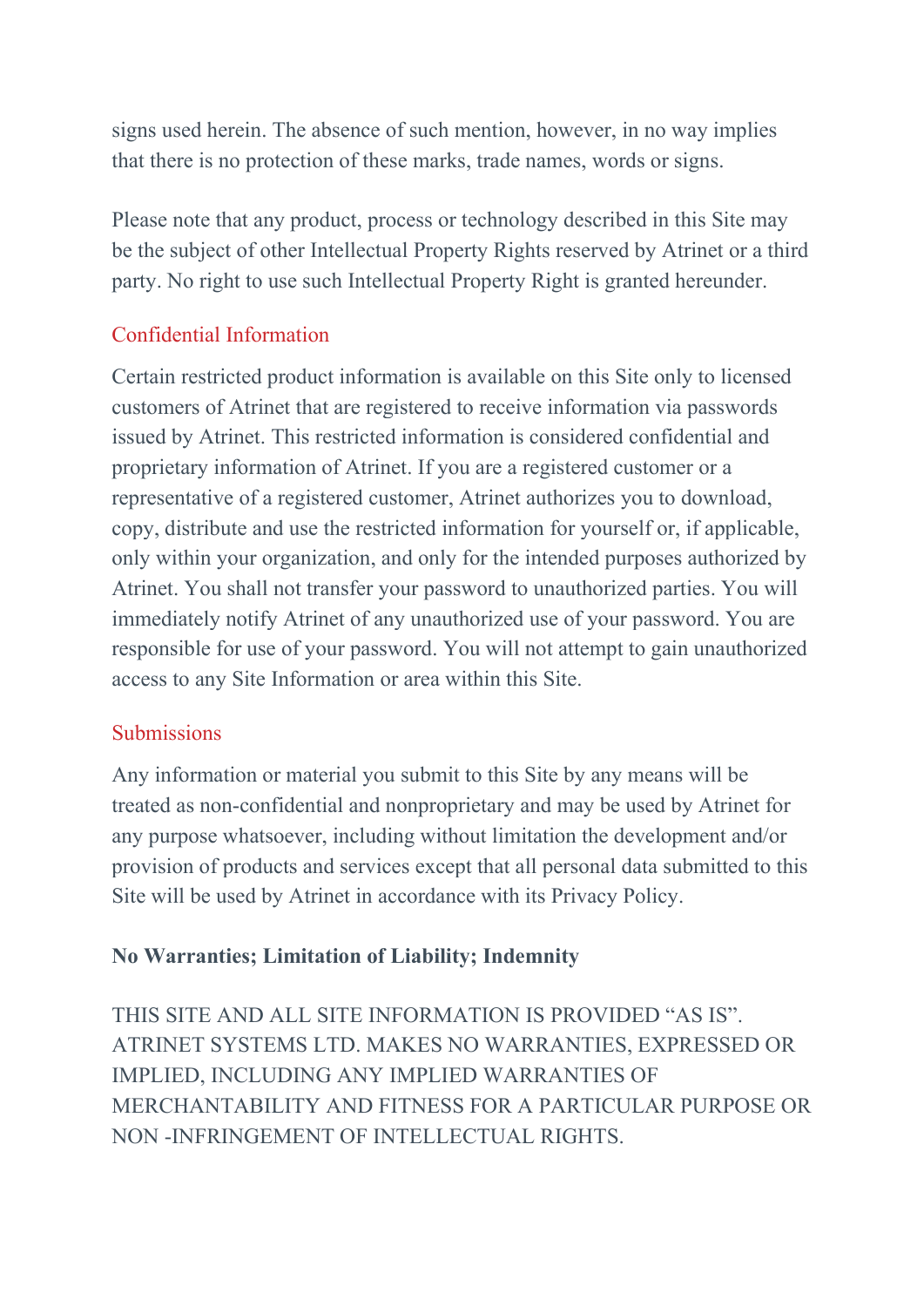IN NO EVENT WILL ATRINET SYSTEMS LTD OR ITS MANAGERS AND/OR OFFICERS AND/OR EMPLOYEES BE LIABLE FOR ANY INCIDENTAL CONSEQUENTIAL OR INDIRECT DAMAGES ARISING OUT OF THE USE OR INABILITY TO USE THIS SITE OR ANY SITE INFORMATION.

You agree to release, defend, indemnify and hold Atrinet harmless from and against any and all claims, liabilities, damages, losses or expenses, including reasonable attorneys' fees and costs, arising out of or in any way connected with your access to or use of this Site or any Site Information.

Atrinet makes no representations or promises to develop, provide or market any product or service discussed on this Site, and you shall not rely on the information provided or the prospect of availability of any product or service currently in development or currently anticipated to be made available in the future.

### Linking

This Site may from time to time contain links to third-party Web sites. It may also be linked with other Web sites, either with or without the consent of Atrinet. In either case, the linked (or linking) Web sites are not under the control of Atrinet and Atrinet is not responsible for the content of any linked Web site or any link contained in a linked Web site. Atrinet reserves the right to terminate any link or linking program at any time. Atrinet does not endorse companies, institutions, organizations, or products to which it links (or is linked). If you decide to access any of the third-party Web sites linked to this Site, or if you link to this Site from some other Web site, you do this entirely at your own risk. If you link to another Web site, you are leaving the Atrinet's Web site. Atrinet is not responsible for the content of any off-site pages or any pages linked to this Site.

### Export and Trade Controls

You agree not to import, export, re-export, or transfer, directly or indirectly, any part of this Site or any Site Information provided on or pursuant to this Site